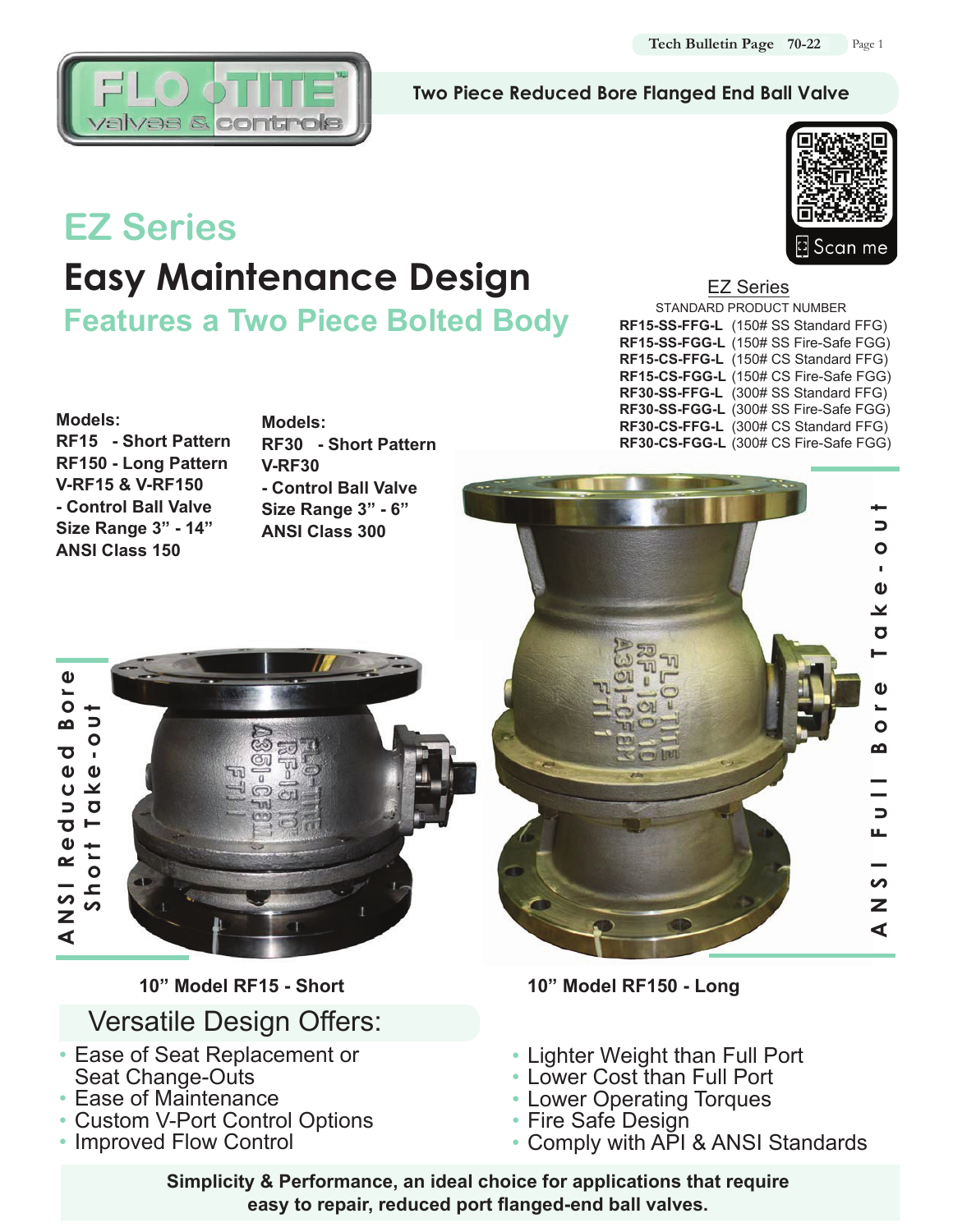# **DESIGN FEATURES AND STANDARDS**

### **Standards and Specifications**

valves & controls

Valves mentioned in this bulletin are available to conform to the following industry standards and specifications:

|                          | All valves are manufactured to ISO 9001 quality standards                                  |                                               | Ball valves with flanged or butt welded ends for                                                    |  |  |  |  |
|--------------------------|--------------------------------------------------------------------------------------------|-----------------------------------------------|-----------------------------------------------------------------------------------------------------|--|--|--|--|
| <b>WW-V-35C</b>          | Federal specification: valve, ball                                                         | <b>MSS-SP-72</b>                              | general service                                                                                     |  |  |  |  |
| <b>ANSI/ASME B16.10</b>  | Face-to-face / end-to-end dimensions of ferrous valves                                     | <b>MSS-SP-96</b>                              | Terminology for valves and fittings                                                                 |  |  |  |  |
| <b>ANSI/ASME B16.5</b>   | Steel pipe flanges and flange fittings                                                     | <b>NACE MR0175</b>                            | Sulfide stress cracking resistant materials for<br>oilfield equipment                               |  |  |  |  |
| <b>ANSI/ASME B16.34</b>  | Steel valves - flanged and butt welded end                                                 |                                               |                                                                                                     |  |  |  |  |
| <b>ANSI/ASME B31.1</b>   | Power piping                                                                               | <b>Optional Standard &amp; Specifications</b> |                                                                                                     |  |  |  |  |
| <b>ANSI/ASME B31.3</b>   | Chemical plant & petroleum refinery piping                                                 | <b>API 608</b>                                | Metal ball valves - Flanged, Threaded, and Welding                                                  |  |  |  |  |
| <b>ANSI/FCI70-2-1976</b> | For control valve leakage                                                                  |                                               | End                                                                                                 |  |  |  |  |
| <b>BS 6755, Part 2</b>   | Testing of valves-specification for fire type testing                                      | API 6D                                        | Specifications for pipeline valves                                                                  |  |  |  |  |
| ISA 5752:1982            | Metal valves for use in flange piping systems                                              | <b>API 598</b>                                | Valve inspection and testing                                                                        |  |  |  |  |
| <b>ISA 75.02</b>         | Valve sizing coefficient Cv, piping geometry factor $Fp \&$<br>pressure drop limitation XT | <b>MSS-SP-53</b>                              | Quality standard for steel casting and forging for<br>valves, flanges and fittings and other piping |  |  |  |  |
| <b>ISA S75.19</b>        | Hydrostatic testing of control valves                                                      |                                               | component - magnetic particle examination method                                                    |  |  |  |  |
| <b>ISO 5211</b>          | Dimensions for attachment of actuators/ gear boxes to<br>valves (ISO mounting)             | <b>MSS-SP-93</b>                              | Quality standard for steel casting and forging for<br>valves, flanges, fittings or other piping     |  |  |  |  |
| <b>MSS-SP-25</b>         | Standard marking systems for valves                                                        |                                               | components - liquid penetrant examination method                                                    |  |  |  |  |
| <b>MSS-SP-55</b>         | Quality standards for steel casting                                                        | ISO 15848-1                                   | Industrial valves - measurements, test & qualification<br>procedures for fugitive emissions         |  |  |  |  |

# **RF15/RF30**

| MSS-SP-6           | Standard finishes for contact faces of pipe flanges<br>and connecting-end flanges of valve and fittings |
|--------------------|---------------------------------------------------------------------------------------------------------|
| <b>MSS-SP-44</b>   | Steel pipe line flanges                                                                                 |
| <b>MSS-SP-61</b>   | Pressure testing of steel valves                                                                        |
| <b>MSS-SP-72</b>   | Ball valves with flanged or butt welded ends for<br>general service                                     |
| <b>MSS-SP-96</b>   | Terminology for valves and fittings                                                                     |
| <b>NACE MR0175</b> | Sulfide stress cracking resistant materials for<br>oilfield equipment                                   |
|                    |                                                                                                         |

### **Andard & Specifications**

| <b>API 608</b>   | Metal ball valves - Flanged, Threaded, and Welding<br>End |
|------------------|-----------------------------------------------------------|
|                  |                                                           |
| API 6D           | Specifications for pipeline valves                        |
| <b>API 598</b>   | Valve inspection and testing                              |
| $MSS-SP-53$      | Quality standard for steel casting and forging for        |
|                  | valves, flanges and fittings and other piping             |
|                  | component - magnetic particle examination method          |
| <b>MSS-SP-93</b> | Quality standard for steel casting and forging for        |
|                  | valves, flanges, fittings or other piping                 |
|                  | components - liquid penetrant examination method          |
| ISO 15848-1      | Industrial valves - measurements, test $\&$ qualification |
|                  | procedures for fugitive emissions                         |

Flo-Tite's Flanged series valves with graphite stem packing meet the highest fire safety standards under extreme conditions. In the event of a fire, after heat destroys the primary resilient seat, the ball makes contact with the secondary metal seat, forming a secure seal. The body seal, composed of stainless steel and graphite wound into a spiral, prevents external leakage. The graphite stem rings prevent stem leakage.



Ball

Fire Safe: API607-4 & 5 Certified

### **Tamper-Proof Locking Device Standard Pressure Relieving &**



incorporate a tamperproof locking device, which locks in open or closed positions. When the valve stop housing is removed, four bolts remain to mount actuator bracket. Size: 6" - 14"

Body



Specially Designed Seats allow equalization of pressure in the ball cavity which reduces operating torque and increases seat life.



 $\pi$ <sub> $\overline{\phantom{a}}$ </sub>

Blow-Out Proof Stem



# **Pressure Temperature Rating**

**Metal Seated Ball Valve will take full ANSI body metal material ratings.**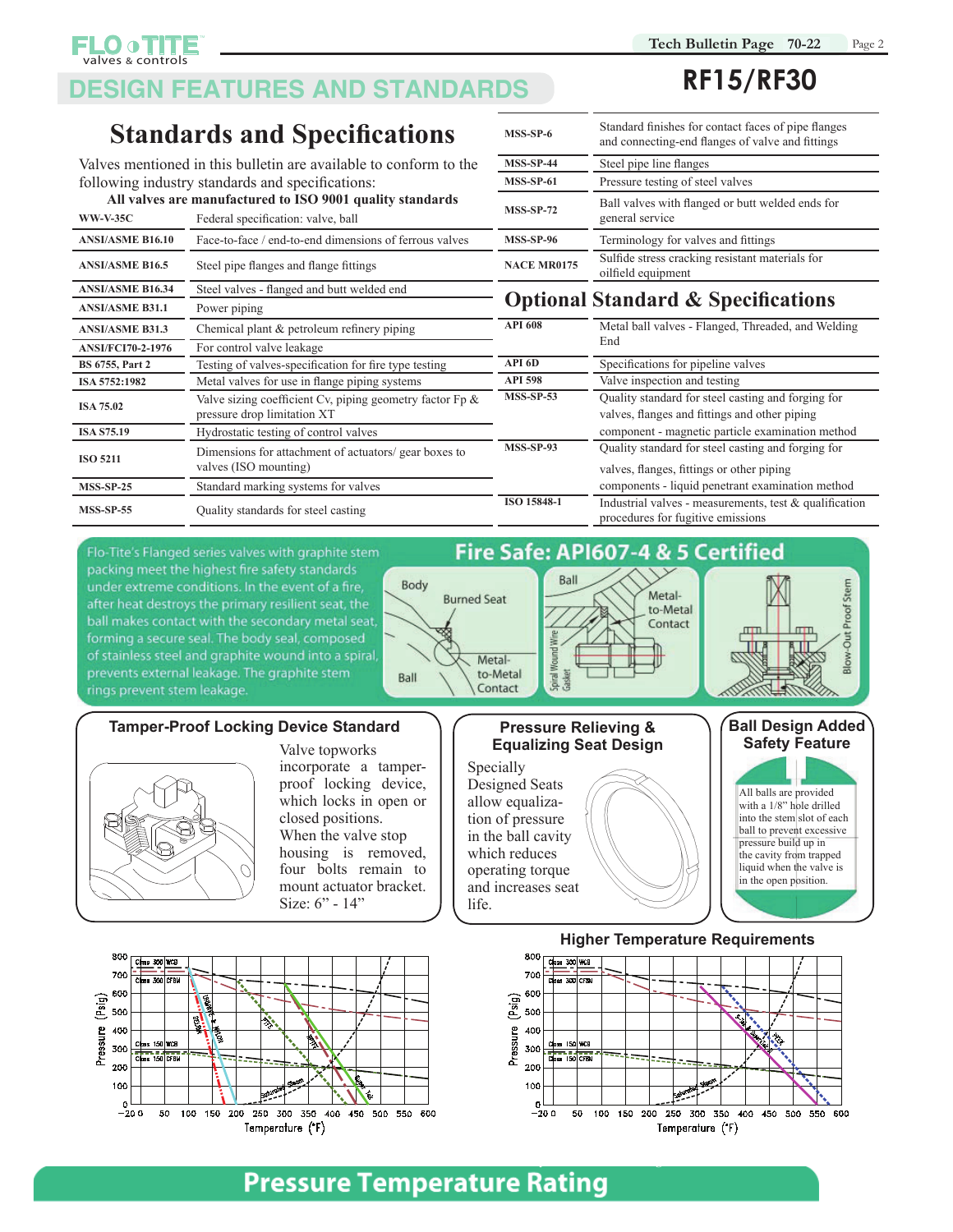### **DIMENSIONS AND TECHNICAL DATA**

| No.            | Name                       | <b>Stainless Steel</b> | Carbon Steel         | Qty            |
|----------------|----------------------------|------------------------|----------------------|----------------|
| $\mathbf{1}$   | Body                       | <b>ASTM A351 CF8M</b>  | <b>ASTM A216 WCB</b> | $\mathbf{1}$   |
| $\overline{2}$ | Cap                        | ASTM A351 CF8M         | <b>ASTM A216 WCB</b> | $\mathbf{1}$   |
| 3              | Ball                       | SS316                  | SS316 / SS304        | $\mathbf{1}$   |
| $\overline{4}$ | <b>Seats</b><br>#          | <b>TFM</b>             | <b>TFM</b>           | $\overline{2}$ |
| 5              | Stem                       | SS316 / 17-4PH         | SS316 / 17-4PH       | $\mathbf{1}$   |
| 6              | Gasket<br>#                | RPTFE / Graphite       | RPTFE / Graphite     | $\mathbf{1}$   |
| $\overline{7}$ | Thrust Washer<br>#         | $25\%$ Carbon + TFM    | 25% Carbon + TFM     | $\mathbf{1}$   |
| 8              | <b>Stem Packing</b><br>#   | TFM / Graphite         | TFM / Graphite       | $\mathbf{1}$   |
| 9              | Packing Protector<br>#     | 50% PTFE + SS316       | 50% PTFE + SS316     | $\mathbf{1}$   |
| 10             | O-Ring<br>#                | Viton                  | Viton                | $\mathbf{1}$   |
| 11             | <b>Anti-Static Devices</b> | SS304                  | SS304                | $\overline{c}$ |
| 12             | <b>Body Studs</b>          | ASTM A193 B8           | ASTM A193 B7         | set            |
| 13             | <b>Body Nuts</b>           | ASTM A194 Gr. 8        | ASTM A1942H          | set            |
| 14             | Packing Follower           | SS304                  | SS304                | $\mathbf{1}$   |
| 15             | Packing Gland              | SS304 / 17-4PH         | SS304 / 17-4PH       | $\mathbf{1}$   |
| 16             | <b>Gland Bolts</b>         | SS304                  | Steel                | $\overline{c}$ |
| 17             | <b>Travel Stop</b>         | SS304                  | Steel                | $\mathbf{1}$   |
| 18             | Junction Head              | Ductile Iron           | Ductile Iron         | $\mathbf{1}$   |
| 19             | Pipe Grip                  | Carbon Steel           | Carbon Steel         | $\mathbf{1}$   |
| 20             | <b>Housing Bolts</b>       | SS304                  | SS304                | $\overline{4}$ |
| 21             | <b>Stop Housing</b>        | SS304                  | SS304                | $\mathbf{1}$   |
| 22             | Snap Ring                  | <b>Plated Steel</b>    | <b>Plated Steel</b>  | $\mathbf{1}$   |
| 23             | Seat O-Rings<br>#          | Viton                  | Viton                | $\overline{c}$ |
| 24             | <b>Belleville Washers</b>  | <b>SS301</b>           | SS301                | $\overline{c}$ |



**FLO OTITE** 

For 6" size, packing gland is live-loaded, and handle is one piece design; For size 12" & 14", packing gland serves as stop housing.

Sizes 1 1/2" through 4" are available in our standard one piece body design SF150 Series, consult factory.



### **Dimensions and Weights**



**Consult Factory for Other Sizes**

**Exploded View**

**RF15 Series 3" - 14" RF150 Series 3" - 12"**

**Model:**

**RF15 / Short RF150 / Long** (Reduced Port Valve with Full Port Face to Face)

**Mounting Dimensions**

クろ



**Verify Mounting Dimensions prior to making hardware.**

**Note:**

 $-19$ 

18

|             | <b>RF15</b> |      |              | <b>RF150</b> |                |                        |               |      |        |             |               |      |                     |   |      |              |              |                                                                            |      | Torque |       | Weight Lbs              |
|-------------|-------------|------|--------------|--------------|----------------|------------------------|---------------|------|--------|-------------|---------------|------|---------------------|---|------|--------------|--------------|----------------------------------------------------------------------------|------|--------|-------|-------------------------|
| <b>Size</b> | A           | B    | $\mathsf{A}$ | <sub>B</sub> | B <sub>1</sub> |                        | C1            | D    |        |             | $\mathbb{R}$  |      | M                   |   |      | D.           |              | W                                                                          | Cv   | in-lb  |       | $RF15$ <sub>RF150</sub> |
| 3"          | 8.0         | 2.56 | 8.0          | 2.56         | 3.00           | 6.63                   | 13.35         | 15.4 | 4.02   | 7.5         | 1.75          | 3.07 | 0.669               | 4 | 1.10 | 6.00         | 0.75         | $1/2 - 13$ unc                                                             | 340  | 620    | C/F   | C/F                     |
| 4"          | 9.0         | 2.99 | 9.0          | 2.56         | 3.94           | 6.92                   | 3.62          | 15.4 | 4.02   | 9.0         | 1.75          | 3.07 | 0.669               | 8 | 1.10 | 7.50         | 0.75         | $1/2 - 13$ unc                                                             | 800  | 800    | C/F   | C/F                     |
| 6"          | 10.5        | 4.02 | 15.5         | 4.02         | 5.98           | 7.68                   | 4.47          | 15.4 | 4.02   | 11.0        | 1.75          | 3.07 | $0.669$ 8           |   | 1.10 | 9.50         | 0.88         | $1/2 - 13$ unc $1090$                                                      |      | 1700   | 82.5  | C/F                     |
| 8"          | 11.5        | 5.98 | 18.0         | 5.98         | 7.87           | 11.31                  | <b>1</b> 7.17 | 25.4 | 4.92   | 13.5        | 1.65          |      | $3.58$   1.024   12 |   | 1.71 | 11.75        |              | $0.88$ 1/2-13 unc 2300                                                     |      | 4600   | 186   | C/F                     |
| $10$ "      | 13.0        | 7.87 | 21.0         | 7.87         | 9.84           | $12.10$ 7.60           |               | 25.4 | 14.92  | 16.0        | 1.65          | 3.58 | $1.024$ 12          |   | 1.71 | 14.25        | 1.00         | $1/2 - 13$ unc                                                             | 4000 | 9900   | 279.5 | 310                     |
| 12"         | 14.0        | 9.53 | 24.0         | 9.84         |                | $11.81$ 13.22 9.88     |               | 43.1 | 1 5.51 |             | $19.0$   2.13 | 3.86 | $1.378$ 12          |   | 1.97 |              | 17.00   1.00 | $5/8-11$ unc                                                               | 7700 | 17000  | 426.5 | C/F                     |
| 14"         | 15.0        | 9.84 |              |              |                | $14.00$   13.22   9.88 |               | 43.1 | 15.51  | $21.0$ 2.13 |               | 3.86 | $1.378$ 12          |   | 1.97 | $18.75$ 1.12 |              | $\left  \frac{5}{8} - 11 \right $ and $\left  \frac{11550}{23000} \right $ |      |        | C/F   | C/F                     |